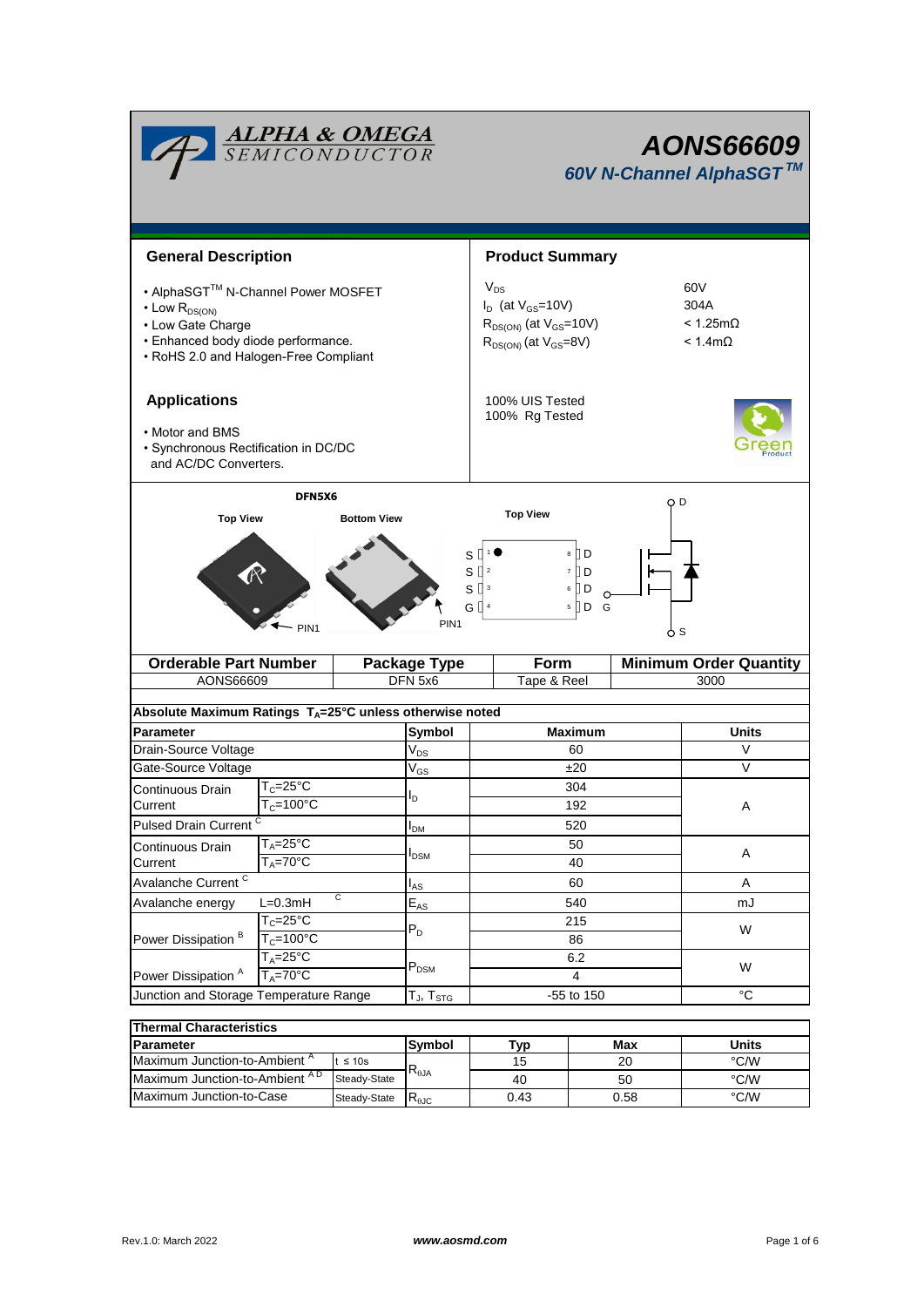

#### **Electrical Characteristics (TJ=25°C unless otherwise noted)**

| <b>Symbol</b>                  | Parameter                             | <b>Conditions</b>                                                                          | Min                            | <b>Typ</b> | <b>Max</b> | <b>Units</b> |           |  |  |
|--------------------------------|---------------------------------------|--------------------------------------------------------------------------------------------|--------------------------------|------------|------------|--------------|-----------|--|--|
| <b>STATIC PARAMETERS</b>       |                                       |                                                                                            |                                |            |            |              |           |  |  |
| $BV_{\underline{DSS}}$         | Drain-Source Breakdown Voltage        | $I_D = 250 \mu A$ , $V_{GS} = 0V$                                                          |                                | 60         |            |              | $\vee$    |  |  |
|                                |                                       | V <sub>DS</sub> =60V, V <sub>GS</sub> =0V                                                  |                                |            |            | 1            |           |  |  |
| <b>I</b> <sub>DSS</sub>        | Zero Gate Voltage Drain Current       |                                                                                            | $T_{\parallel} = 55^{\circ}$ C |            |            | 5            | μA        |  |  |
| $\mathsf{I}_{\mathsf{GSS}}$    | Gate-Body leakage current             | $V_{DS} = 0V$ , $V_{GS} = \pm 20V$                                                         |                                |            |            | ±100         | nA        |  |  |
| $\mathsf{V}_{\mathsf{GS(th)}}$ | Gate Threshold Voltage                | $V_{DS} = V_{GS}$ , $I_D = 250 \mu A$                                                      |                                | 2.1        | 2.7        | 3.3          | $\vee$    |  |  |
|                                |                                       | $V_{GS}$ =10V, $I_{D}$ =20A                                                                |                                |            | 1          | 1.25         |           |  |  |
| $R_{DS(ON)}$                   | Static Drain-Source On-Resistance     |                                                                                            | $T_i = 125^{\circ}C$           |            | 1.7        | 2.1          | $m\Omega$ |  |  |
|                                |                                       | V <sub>GS</sub> =8V, I <sub>D</sub> =20A                                                   |                                |            | 1.1        | 1.4          | $m\Omega$ |  |  |
| $g_{FS}$                       | <b>Forward Transconductance</b>       | V <sub>ns</sub> =5V, I <sub>n</sub> =20A                                                   |                                |            | 90         |              | S         |  |  |
| $V_{SD}$                       | Diode Forward Voltage                 | $IS=1A, VGS=0V$                                                                            |                                |            | 0.7        | $\mathbf{1}$ | $\vee$    |  |  |
| ı's                            | Maximum Body-Diode Continuous Current |                                                                                            |                                |            | 200        | A            |           |  |  |
| <b>DYNAMIC PARAMETERS</b>      |                                       |                                                                                            |                                |            |            |              |           |  |  |
| $C_{iss}$                      | Input Capacitance                     |                                                                                            |                                |            | 6350       |              | pF        |  |  |
| $C_{\rm oss}$                  | <b>Output Capacitance</b>             | $V_{GS}$ =0V, $V_{DS}$ =30V, f=1MHz                                                        |                                |            | 1800       |              | pF        |  |  |
| $C_{rss}$                      | Reverse Transfer Capacitance          |                                                                                            |                                | 55         |            | pF           |           |  |  |
| $R_{q}$                        | Gate resistance                       | $f=1$ MHz                                                                                  |                                | 0.8        | 1.7        | 2.6          | Ω         |  |  |
| <b>SWITCHING PARAMETERS</b>    |                                       |                                                                                            |                                |            |            |              |           |  |  |
| $Q_g(10V)$                     | <b>Total Gate Charge</b>              | $V_{GS}$ =10V, $V_{DS}$ =30V, $I_{D}$ =20A                                                 |                                |            | 90         | 126          | nC        |  |  |
| $\mathsf{Q}_{\mathsf{gs}}$     | Gate Source Charge                    |                                                                                            |                                |            | 20         |              | nC        |  |  |
| $Q_{gd}$                       | Gate Drain Charge                     |                                                                                            |                                |            | 21         |              | nC        |  |  |
| $Q_{\rm oss}$                  | Output Charge                         | $V_{GS}$ =0V, $V_{DS}$ =30V                                                                |                                |            | 110        |              | nC        |  |  |
| $t_{D(on)}$                    | Turn-On DelayTime                     |                                                                                            |                                |            | 19         |              | ns        |  |  |
| t,                             | Turn-On Rise Time                     | $V_{GS}$ =10V, $V_{DS}$ =30V, R <sub>1</sub> =1.5 $\Omega$ ,<br>$R_{\text{GEN}} = 3\Omega$ |                                |            | 14         |              | ns        |  |  |
| $t_{D(off)}$                   | Turn-Off DelayTime                    |                                                                                            |                                |            | 70         |              | ns        |  |  |
| $\mathfrak{t}_{\mathsf{f}}$    | <b>Turn-Off Fall Time</b>             |                                                                                            |                                |            | 20         |              | ns        |  |  |
| $\mathfrak{t}_{\text{rr}}$     | Body Diode Reverse Recovery Time      | $I_F = 20A$ , di/dt=500A/ $\mu$ s                                                          |                                |            | 35         |              | ns        |  |  |
| $Q_{rr}$                       | Body Diode Reverse Recovery Charge    | $IF=20A$ , di/dt=500A/ $\mu$ s                                                             |                                |            | 150        |              | nC        |  |  |

A. The value of R<sub>0JA</sub> is measured with the device mounted on 1in<sup>2</sup> FR-4 board with 2oz. Copper, in a still air environment with  $T_A = 25^\circ$  C. The Power dissipation P<sub>DSM</sub> is based on R  $_{\text{q1A}}$  t≤ 10s and the maximum allowed junction temperature of 150°C. The value in any given application depends on the user's specific board design.

B. The power dissipation P<sub>D</sub> is based on T<sub>J(MAX)</sub>=150°C, using junction-to-case thermal resistance, and is more useful in setting the upper<br>dissipation limit for cases where additional heatsinking is used.

C. Single pulse width limited by junction temperature  $\overline{T}_{J(MAX)}$ =150°C.

D. The  $R_{q_{JA}}$  is the sum of the thermal impedance from junction to case  $R_{q_{JC}}$  and case to ambient.

E. The static characteristics in Figures 1 to 6 are obtained using <300µs pulses, duty cycle 0.5% max.<br>F. These curves are based on the junction-to-case thermal impedance which is measured with the device mounted to a larg

G. The maximum current rating is package limited.

H. These tests are performed with the device mounted on 1 in<sup>2</sup> FR-4 board with 2oz. Copper, in a still air environment with T<sub>A</sub>=25°C.

APPLICATIONS OR USES AS CRITICAL COMPONENTS IN LIFE SUPPORT DEVICES OR SYSTEMS ARE NOT AUTHORIZED. AOS DOES NOT ASSUME ANY LIABILITY ARISING OUT OF SUCH APPLICATIONS OR USES OF ITS PRODUCTS. AOS RESERVES THE RIGHT TO MAKE CHANGES TO PRODUCT SPECIFICATIONS WITHOUT NOTICE. IT IS THE RESPONSIBILITY OF THE CUSTOMER TO EVALUATE SUITABILITY OF THE PRODUCT FOR THEIR INTENDED APPLICATION. CUSTOMER SHALL COMPLY WITH APPLICABLE LEGAL REQUIREMENTS, INCLUDING ALL APPLICABLE EXPORT CONTROL RULES, REGULATIONS AND LIMITATIONS.

AOS' products are provided subject to AOS' terms and conditions of sale which are set forth at: http://www.aosmd.com/terms\_and\_conditions\_of\_sale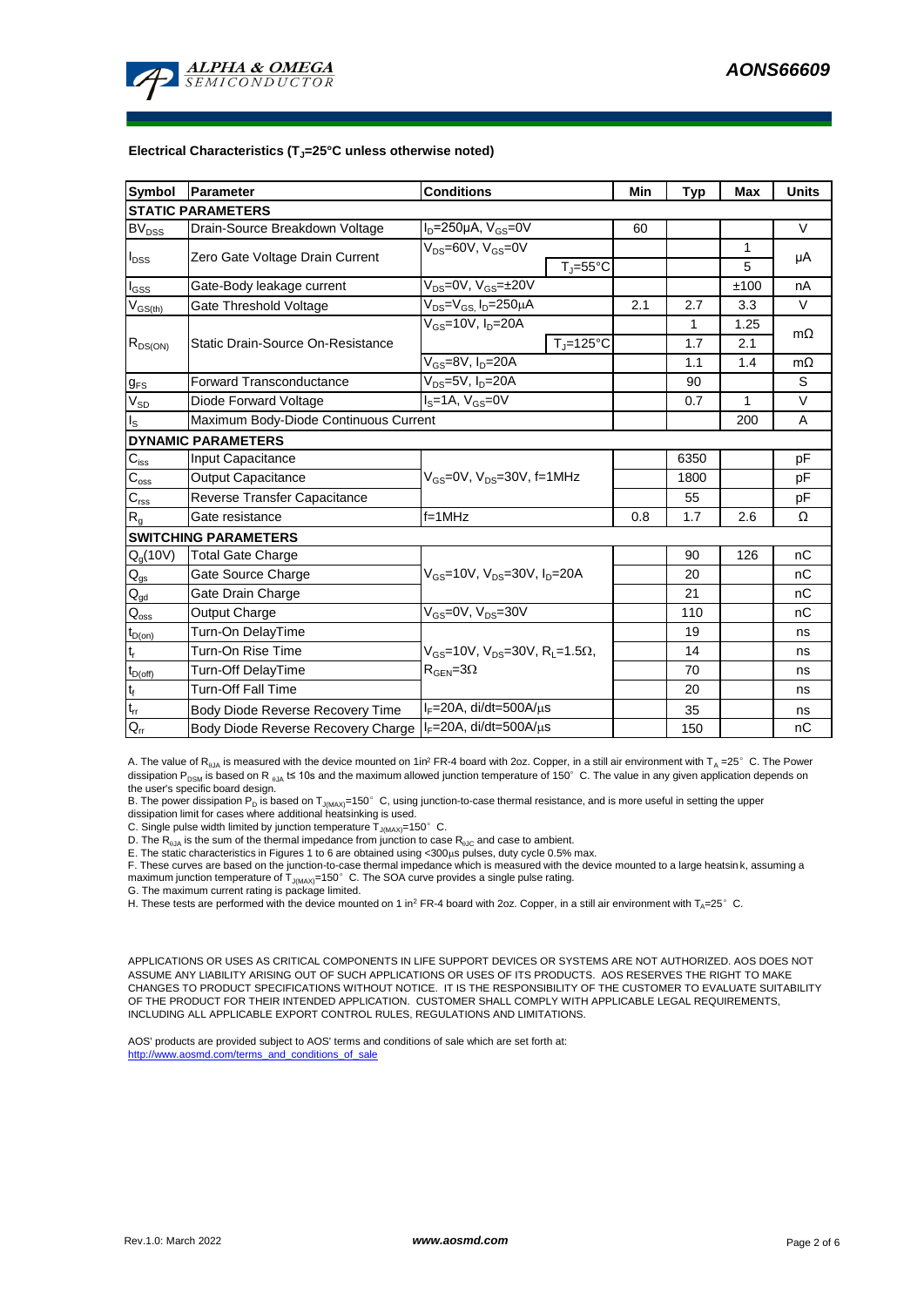

#### **TYPICAL ELECTRICAL AND THERMAL CHARACTERISTICS**

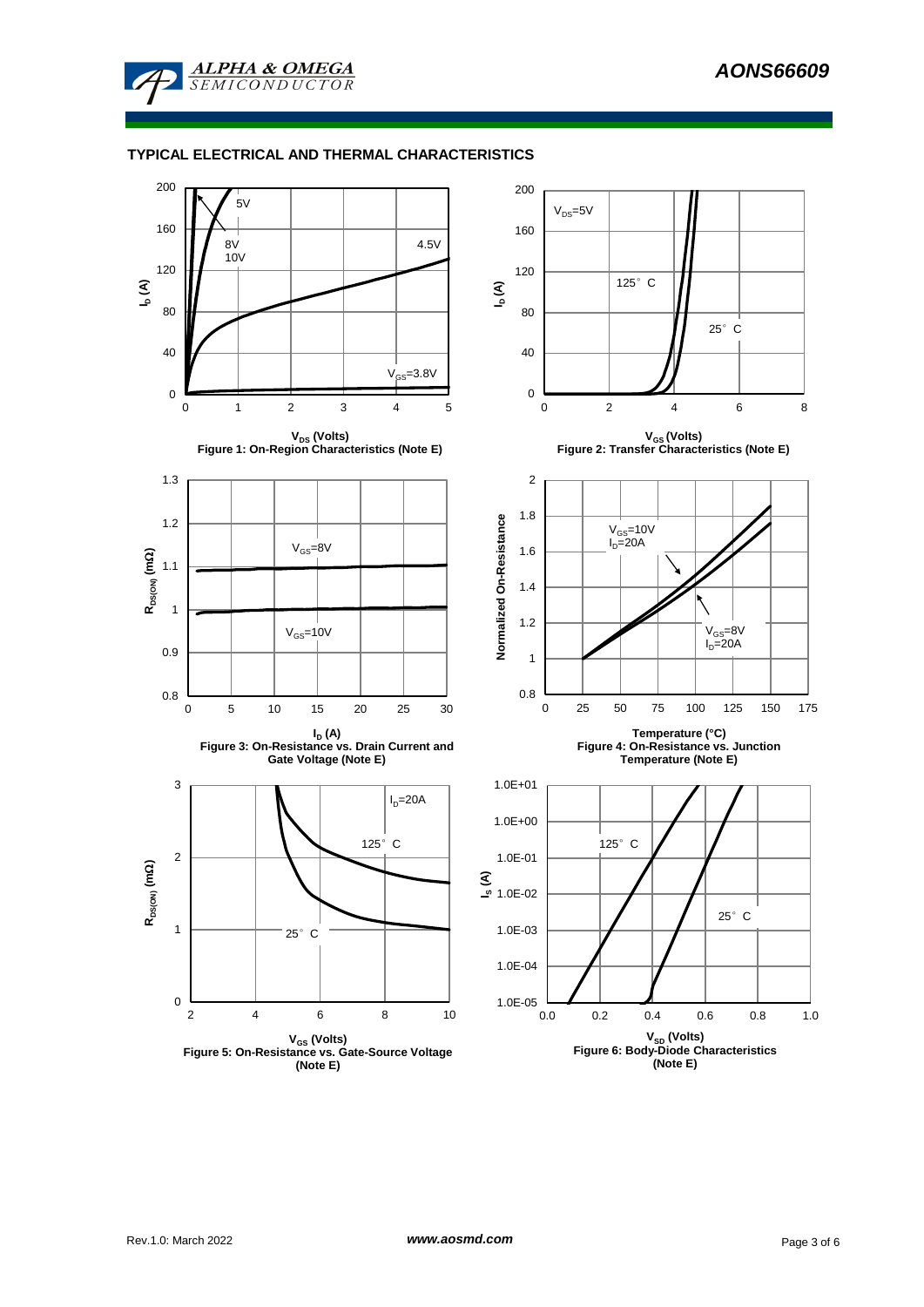

#### **TYPICAL ELECTRICAL AND THERMAL CHARACTERISTICS**



**Figure 11: Normalized Maximum Transient Thermal Impedance (Note F)**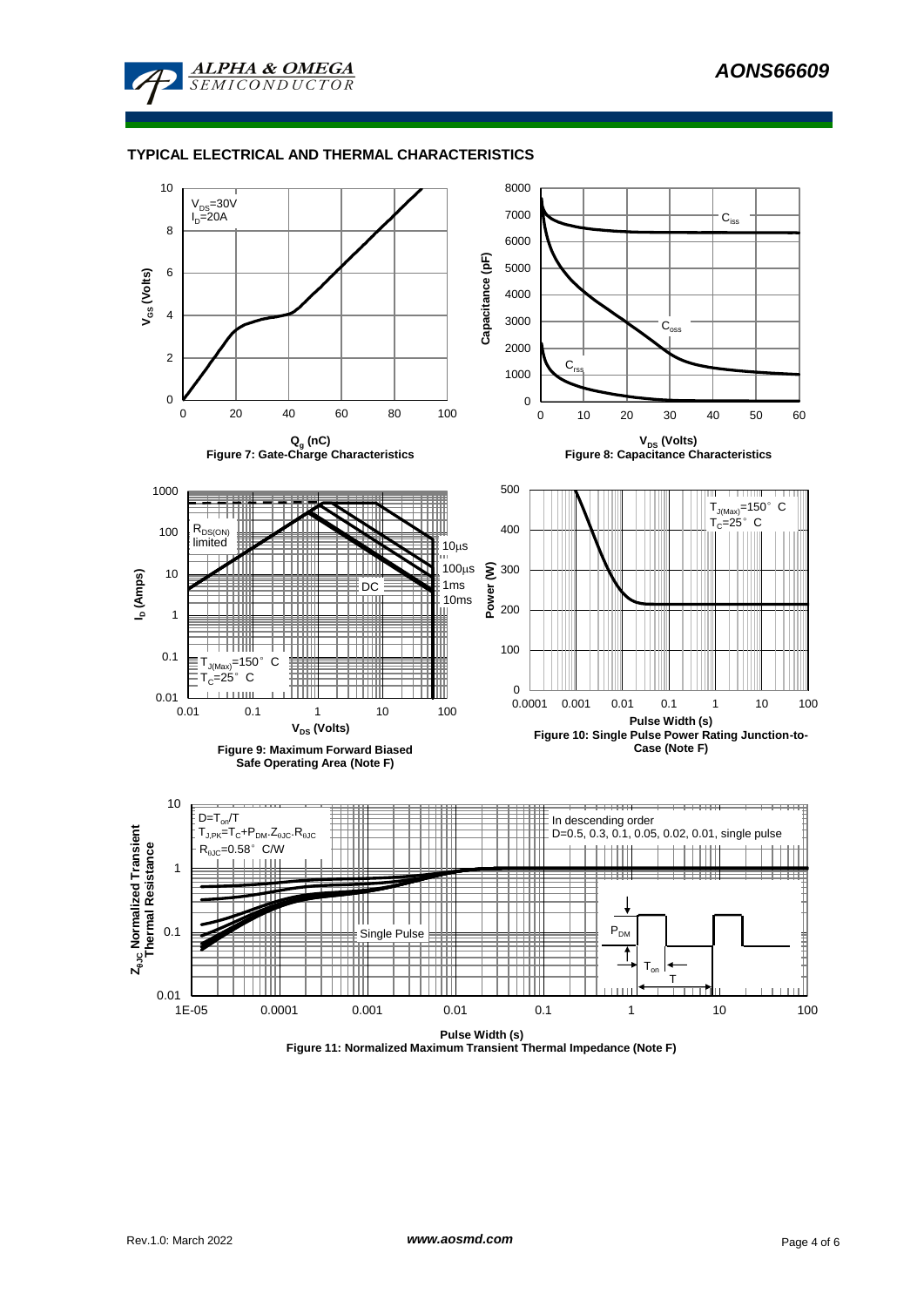

#### **TYPICAL ELECTRICAL AND THERMAL CHARACTERISTICS**



**Figure 16: Normalized Maximum Transient Thermal Impedance (Note H)**